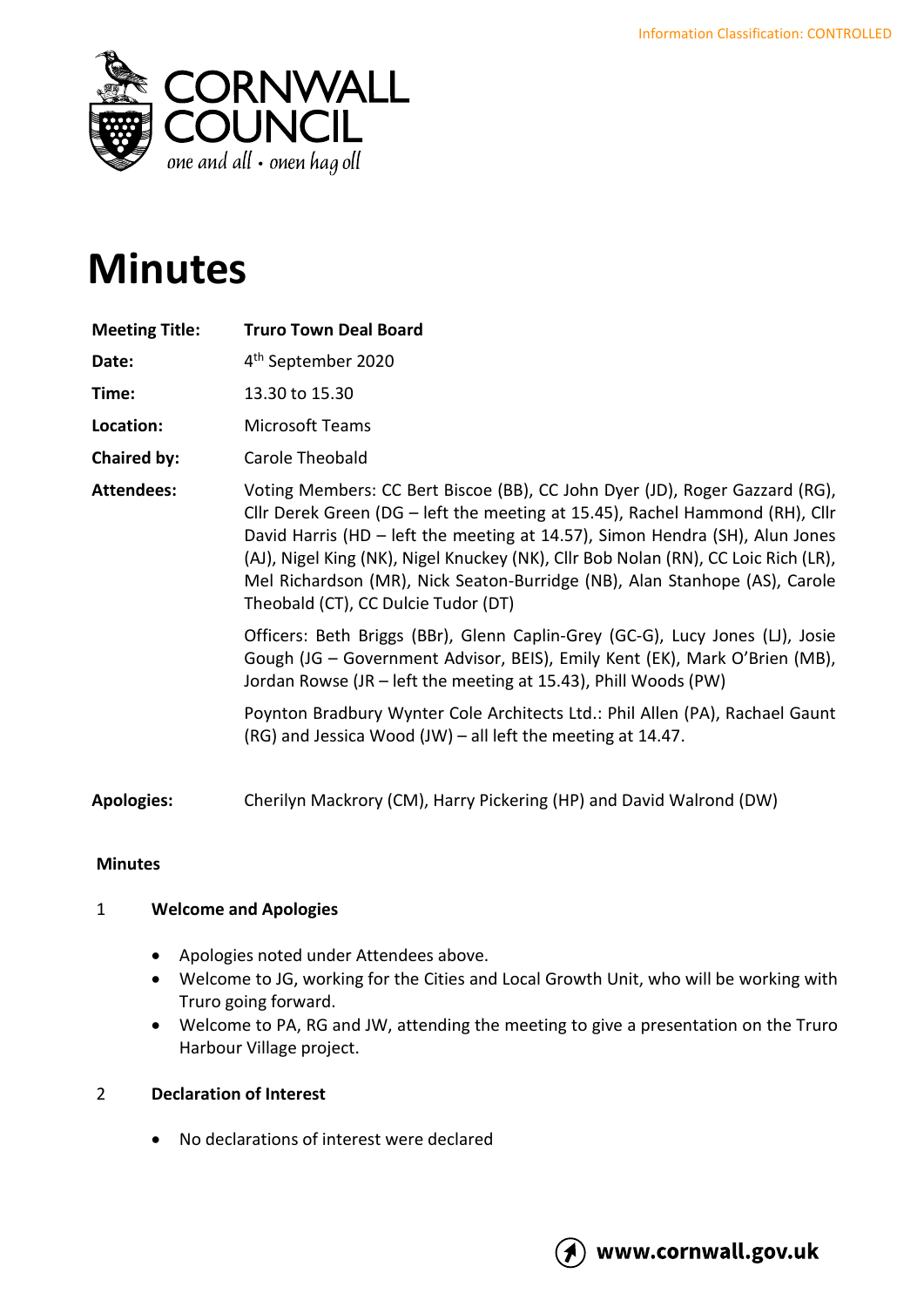#### 3 **Minutes of the last Meeting**

- Matter of accuracy: DH apologies were not recorded. Final version of minutes to be amended.
- **ACTION: BBr up update minutes.**
- It was noted that the action regarding the cost of Heads of Terms for the Pydar Community Centre project would be carried forward.
- **Action: LJ and PW to establish costs to produce Heads of Teams for Pydar project**
- It was noted that LJ had experienced issues with sharing the Love Truro documents due to file size and would work with BBr to share.
- **ACTION: LJ / BBr to circulate Love Truro documentation.**
- It was proposed by BB, seconded by RH and agreed by the Board that these minutes be adopted as an accurate record.

## 4 **Matters arising not covered on the agenda**

- RH noted that she had a Comms matter to discuss and would raise under AOB
- DT raised concerns regarding the visuals shown to the Minister on his recent visit and felt it was Truro-centric and did not adequately reflect the inclusion of Threemilestone and Langarth.
- CT noted that, during the visit, a map of the redline had been shared which clearly identified the boundary as including those areas.
- DH advised that the Minister had enquired as to new housing and therefore Langarth was discussed.

#### 5 **Accelerated Funding Projects Submission**

- It was noted that confirmation of the Accelerated Funding had now unofficially been provided, but official confirmation in writing from Government was awaited.
- It was understood that the money would be distributed by the end of September.
- There was consensus that it was important to coordinate the announcement and that this should be done through the Comms team.
- LJ shared the visual that had been submitted to Government as a reminder to the Board and advised that there was now work to be done with progressing those projects in the given timeframe.
- Members enquired as to the level of reporting they would receive on the progress of these projects.
- **ACTION: LJ to confirm how Leads would report back to Boards on these projects.**

# 6 **Projects Progress Report**

- AS noted that a report had been circulated to Members with the agenda pack outlining progress on all projects. He noted that there were four major projects with additional smaller projects and that each project had a lead Board member and working group.
- AS advised that the Minister had been excited by the range of projects.
- **Sustainable transport**: It was hoped that an announcement would be forthcoming on this project in the next 1-2 weeks.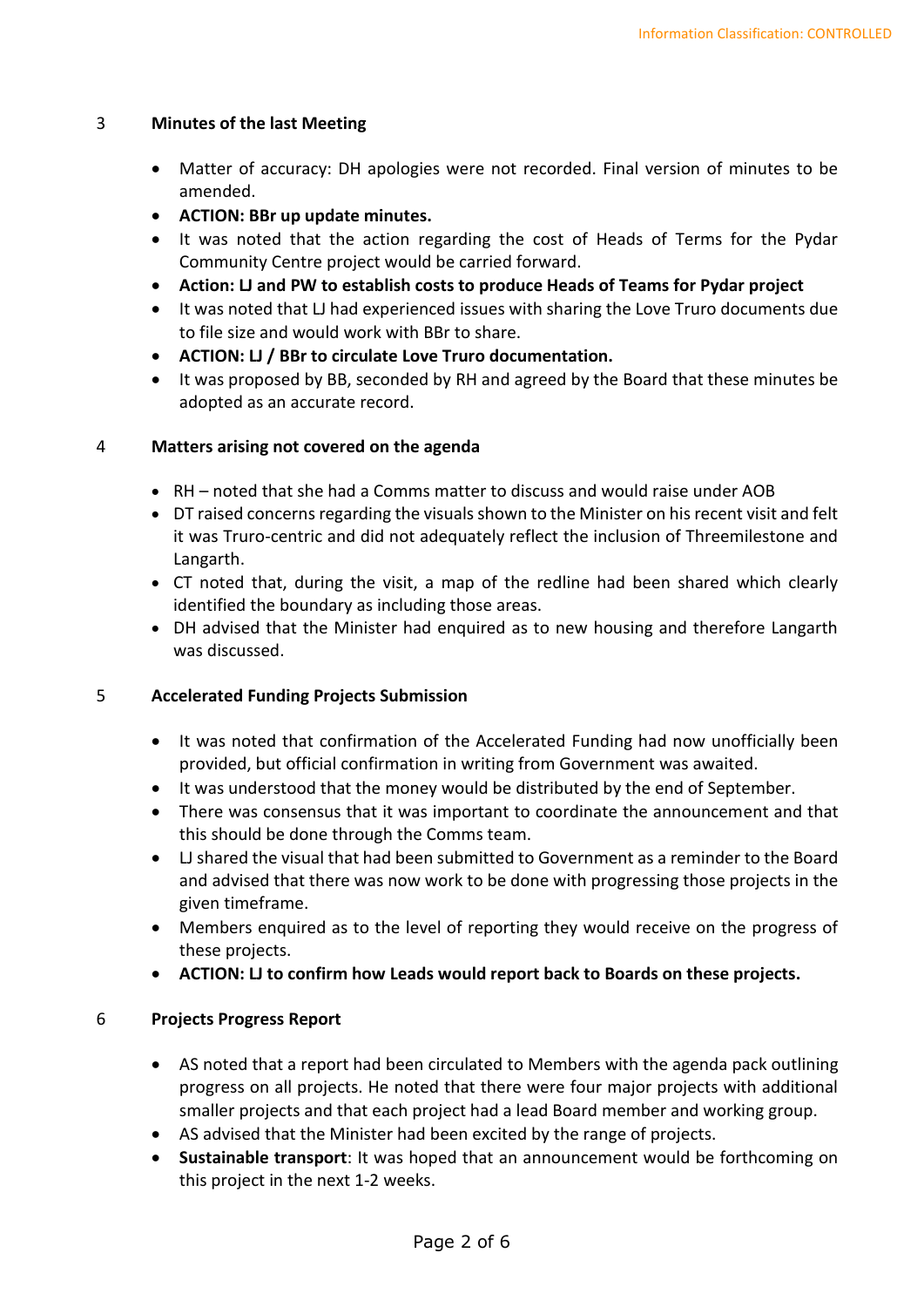- **Repurposing empty space**: AS noted that the Board were not currently in a position to progress this project.
- There was some discussion around the requirement for an entity to allow the Town Deal funds to be held and issued as grants to property owners to allow refurbishment/redevelopment. Members felt it would be an ideal situation to be able to establish a body that could carry on with this support beyond the Town Deal.
- DH enquired as to what advice had been sought from Arup and who was receiving this information. AS advised that Arup had provided a seminar. AS also advised that the question being asked of them was, should TTD be offered significant match funding for a project like this, how would that be managed. AS noted that he would follow up on this information the following week. DH requested notes from the seminar. AS noted that he did not have notes but would endeavour to get some.
- **Lemon Quay Piazza**: AS noted that he had seen the visuals for this project and he hoped there would be a presentation to the Board forthcoming.
- MB requested reassurance that, as land owner of a majority of Lemon Quay the relevant Cornwall Council services, including Environment, Transportation, Highways / Cormac and Property would be consulted. He felt they needed early sight of proposals in order to work to compliment any strategic plans for the area. He felt it was important for Cornwall Council Services to be comfortable with plans before they were made public.
- **Truro Quays Harbour Village**: Presentation to follow update.
- **Boscawen Park**: AS noted that visuals would be shared with the Board soon.
- RG commented that a response from the Environment Agency on this project was essential.
- LJ reported that she had been in discussion with them and was looking to set up a meeting/site visit to discuss EA involvement further.
- **ACTION: LJ to set up meeting with the EA and RG.**
- **Pydar**: AS noted that the project was currently awaiting planning and there were complexities due to Towns Fund involvement within a much bigger project. It was reiterated that robust HoTs were required to ensure Towns Fund money was ringfenced for the Community Centre portion of the project. AS reported that Arup had advised the Government would scrutinise HoTs.
- LJ noted that, as well as deliverability concerns, it was also important to ensure the economic outputs of the project aligned with those of the Town Deal. She noted there was work ongoing in the background.
- Members noted the importance of progressing this as a Town Deal project.
- **Culture and Heritage**: AS noted that this was a new group and BB was leading on this.
- BB advised that this group would be mirroring and complimenting the work of the Cultural Compact group who had been working on a cultural impact strategy for Truro.
- **Skills**: It was noted that the lead of this group DW was not in attendance but noted that this project group were in discussion with the Institute of Technology with regards to shaping a project proposal.
- **Business Enterprise**: Various projects being explored as per report, including discussions with Newham BID, the Truro Marine Hub and the progression of 5G.

#### **Truro Harbour Village Presentation**

• A presentation was shared with the Board.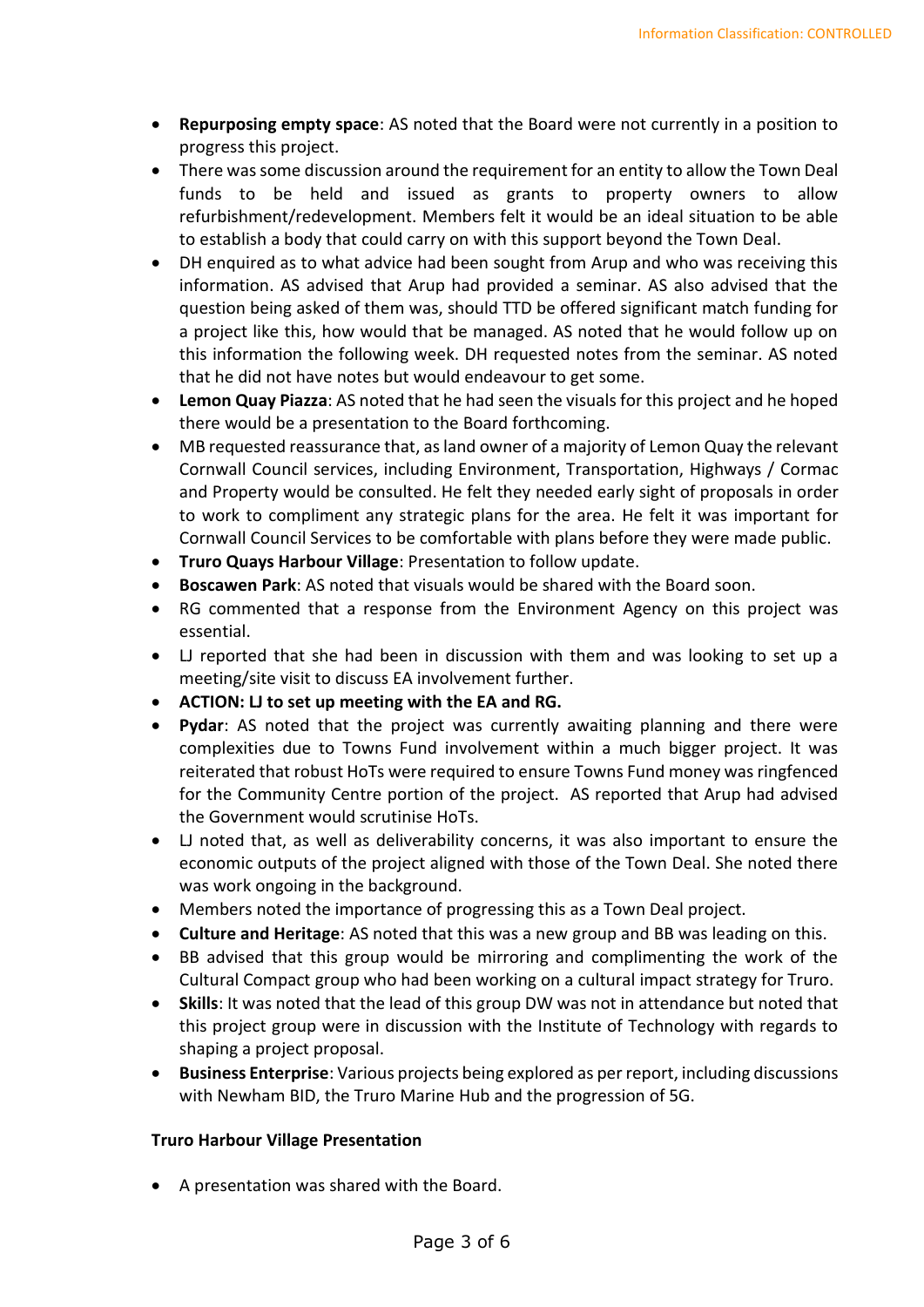- PA and RG talked through the presentation and the plans for the area in terms of transforming the quays to create a harbour village, with each interconnected quay being used for a different purpose.
- NK enquired as to possible restrictions around dredging to create the proposed sill.
- PA advised that the Harbour has permission to dredge to keep areas open and that this had been covered under the original Arup feasibility study, at which point neither the EA or Natural England raised any concerns.
- It was noted that this was an artist's impression of the site.
- RG recommended to the Board that visuals such as those presented were produced for other projects as it provided something tangible.
- RG noted the teams' thanks to all those involved in the Harbour project to date.
- PA, RG and JW left the meeting at 14.47.

#### 7 **Guidance for Project Group Leads**

- A paper had been circulated with the agenda.
- AS noted that this paper had been produced having learnt from the process of assessing the Accelerated Fund proposals and that the paper outlined a recommendation for an alternative way of operating by combining the functions of the Project Assessment Group and Project Development Group and outlining the steps required to get projects ready.
- The idea is that Project Leads assess each project using the first two gateway checks and bring to the Board after that point.
- It was noted by Members that it may be necessary to have a series of shorter meetings in order to present all projects to the Board.
- It was agreed by the Board to adopt the proposal in the paper, subject to a sense check of language included.
- DT raised the issue of Pydar and offered to take the lead on this project.
- **ACTION: DT and LJ to discuss and DT to attend next Pydar meeting.**

#### 8 **TIP Development**

- LJ reported that she had now received socioeconomic data from Cornwall Council to assist with the TIP draft.
- The first section of guidance has been shared with the Board regarding how the Board vision fits with Theory of Change.
- The second section is the project specific part which will come later, once projects have been agreed.
- LJ is planning on have the first draft ready to share with the Board in the first week of October.

#### 9 **Timeline and Work Plan Update**

• LJ shared the timeline with Members and reported that this had been revised in line with the agreed January submission date.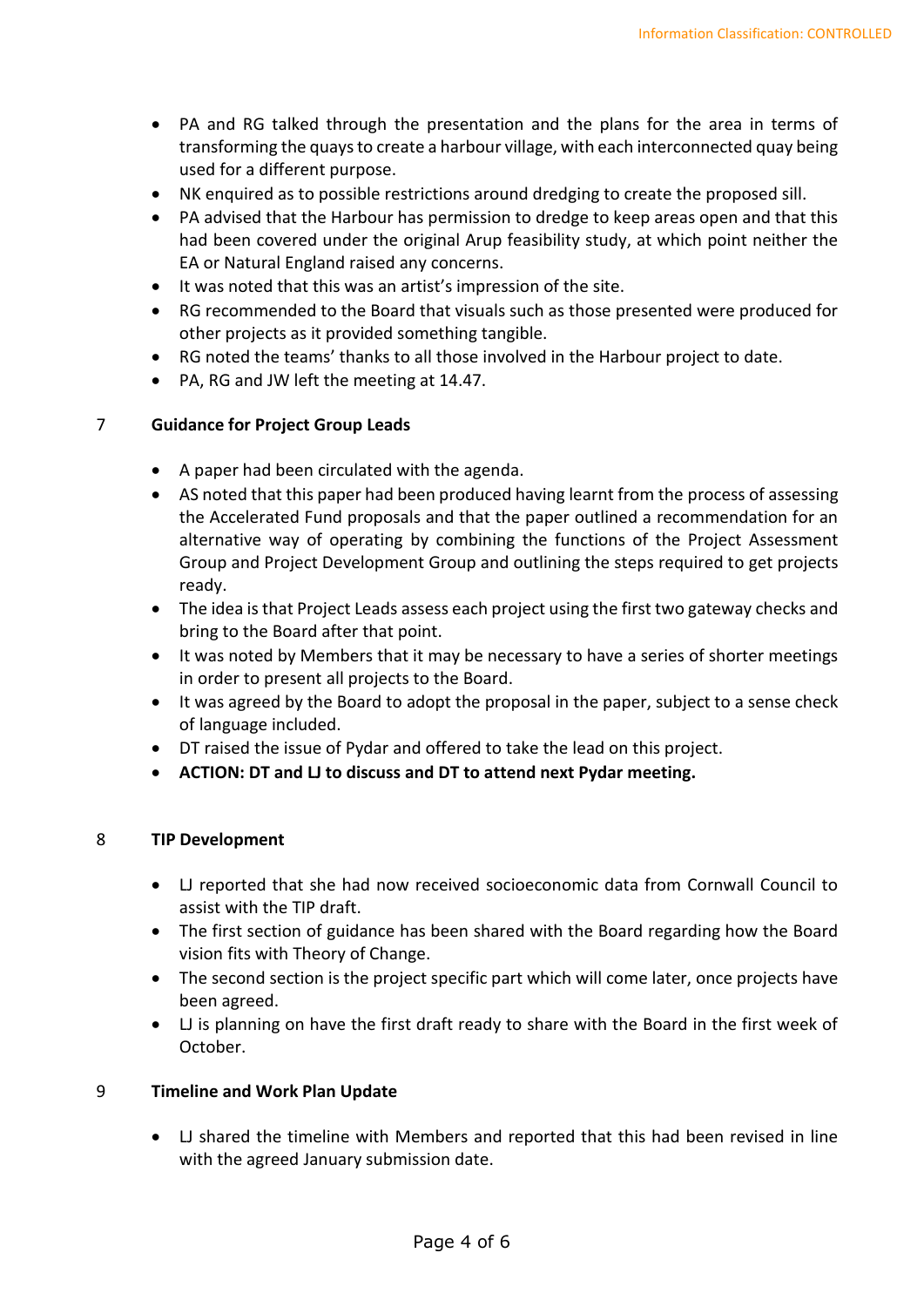- LJ noted the need to firm up with Agile PR what the timeline is in terms of comms and engagement, especially in terms of project based community consultation prior to TIP inclusion.
- LJ noted that the timeline would be sent to the board following consultation with CT/AS and that she would add in project specific timelines as these became clear prior to circulation to the Board.

## 10 **Towns Fund Capacity Budget**

- LJ reported that the four Cornish town Leads had been in conversation about the budget and all were aware of the future developments costs of projects. LJ noted that this was particularly important around projects as complex as the harbour village.
- LJ noted that the capacity funding did not equate to the value of the projects to be delivered and advised that there was going to be a meeting to discuss further.
- PW advised that officers were aware that, although it was welcome, the funding was not adequate. He assured the Board that conversations were ongoing within Cornwall Council about how to address this and it was a shared concern.

## 11 **External support procurement for project development**

- LJ advised that timescales were tight in order to get work done to progress projects for the TIP such as ecology surveys etc. in order to establish deliverability Due to the specialist services required it was necessary to procure external suppliers within a short timescale.
- The need to retain a Quantity Surveyor was noted, especially around the Lemon Quay project.
- LJ was therefore looking for Board approval to give delegated authority to CT and AS as Chair and Vice Chair to authorise this procurement between Board meetings in order to expedite this work, with them to provide regular budget updates to the Board.
- LJ reported that they were looking to commit £25k to engage RG and team to provide that work and support.
- It was agreed to give delegated authority to CT and AS as Chair and Vice Chair to authorise budget spend, reporting back to the Board.

#### 12 **Any other Business**

- CT noted that the timetable for all subsequent meetings would be circulated to Members the following week.
- RH provided an update on Comms activity.
- Agile PR have been engaged to manage stakeholder comms including media liaison. They have requested that any communications from the media should now directed to her.
- RH happy to act as liaison point if Members would like to go through her.
- Update on Agile PR activities: work on branding; Stakeholder engagement; Building the website; the domain names have been purchased; full website expected within a fortnight.
- It was noted that there has been active interest from Radio Cornwall and Cornwall Live.